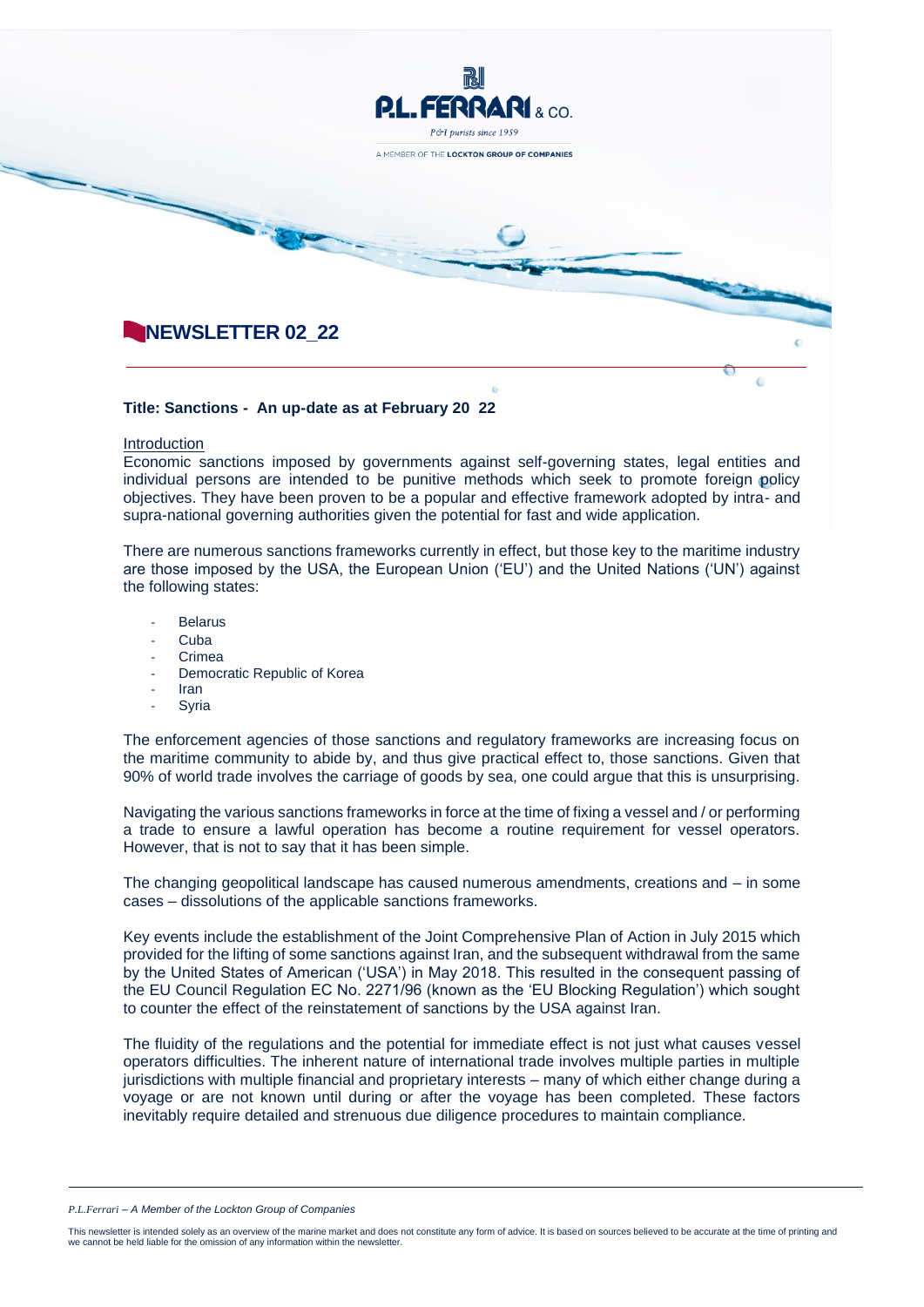

The consequences of failing to comply with the applicable sanctions can be severe. The punishment for breaching sanctions – intentionally or unintentionally – can be served against individuals by way of criminal fines and / or custodial sentences. But punishment can also be served against the legal entity that performed the trade; this includes being sanctioned itself which would prevent many third parties from being able to trade with that entity lawfully.

It is therefore of utmost importance not just to implement rigorous due diligence protocols, but also to review those protocols regularly to ensure that they are up to date with any and all applicable changes.

It seems that the uncertainty in the regulatory framework is also likely to continue and the complexity of regulations compounded given recent political events.

## Potential upcoming changes: Russian Federation

Whilst not yet in force, the increase in deployment of army and naval troops by Russia to perform military exercises surrounding Ukraine has caused governments worldwide to prepare for the application of additional financial sanctions against Russia to deter any further, similar deployments or potential invasion.

The Senate for Foreign Relations Committee of the USA has authored the 'Defending Ukraine Sovereignty Act 2022' which seeks to authorise financial sanctions being imposed by the USA against Russia in the event that hostilities against Ukraine are escalated.

If the bill is passed, the financial sanctions intend to target Russian government officials, financial institutions, entities involved in constructing or operating the Nord Stream 2 project and / or entities involved in the Russian resource extractive industries.

As has been the case in the past, the implication and expectation is that these sanctions would also extend to those assisting such operations, including vessel operators and those entities providing, inter-alia, financial and insurance services for the same.

If this comes to pass, this will once again raise concerns regarding pre-existing contractual obligations in light of any new sanctions as well as those in the future.

## Enforcement and technology

The increased focus on the maritime community has also extended to the technology on which maritime industry relies, even if it was not for the purpose of enforcing sanctions; the primary example is the Automatic Identification System (AIS).

Under the international convention for the Safety of Lives at Sea (SOLAS), all ships irrespective of size are obliged to have a global navigation satellite system or a terrestrial radionavigation system for use at all times throughout any voyage to establish and update the vessel's position automatically. The original purpose of this obligation was to ensure that the position of vessels is known to other vessels, shore-side entities and maritime authorities for safety purposes, such as avoiding collisions.

Whilst AIS should always be in operation, there are exceptions such as when the Master believes that the operation of the AIS may compromise the safety of the vessel and / or its crew. For example, when transiting waters where there are known pirate operations or armed robbers, the vessel is lawfully entitled to disable the AIS whilst sailing through such an area to avoid detection and attempted hijacking. Thereafter, the Master is obliged to enable AIS again.

This newsletter is intended solely as an overview of the marine market and does not constitute any form of advice. It is based on sources believed to be accurate at the time of printing and<br>we cannot be held liable for the

*P.L.Ferrari – A Member of the Lockton Group of Companies*